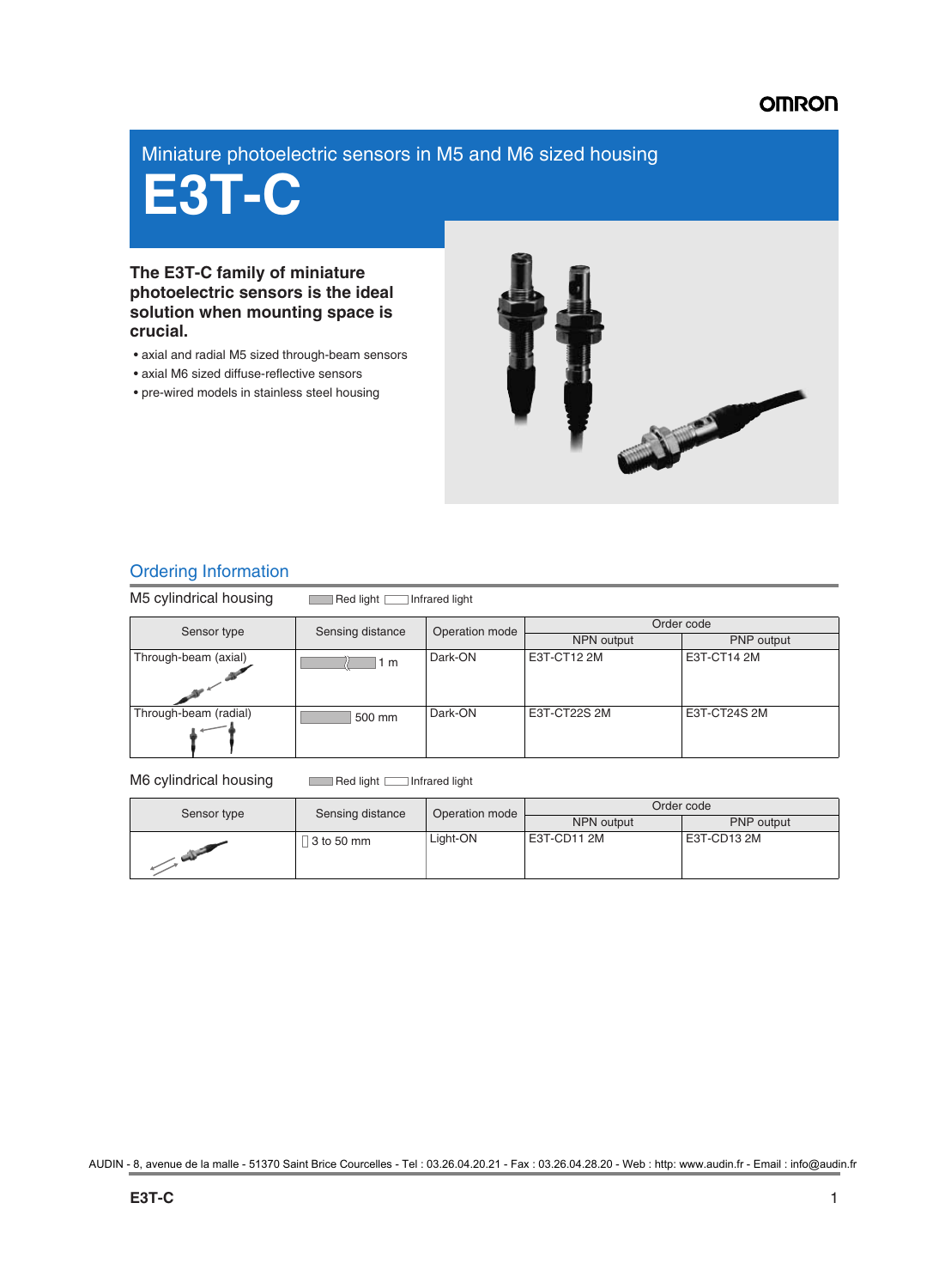## **OMRON**

### Ratings and Specifications

|                            |                                                                                                                              | Through-beam                                                                                                                |                              | Diffuse-reflective                                                             |  |  |
|----------------------------|------------------------------------------------------------------------------------------------------------------------------|-----------------------------------------------------------------------------------------------------------------------------|------------------------------|--------------------------------------------------------------------------------|--|--|
|                            |                                                                                                                              | Cylindrical type (Top-view)                                                                                                 | Cylindrical type (Side-view) | Cylindrical type (Top-view)                                                    |  |  |
|                            |                                                                                                                              |                                                                                                                             |                              |                                                                                |  |  |
| Item                       | Light-ON                                                                                                                     |                                                                                                                             |                              | E3T-CD11                                                                       |  |  |
| NPN output                 | Dark-ON                                                                                                                      | E3T-CT12                                                                                                                    | E3T-CT22S                    |                                                                                |  |  |
|                            | Light-ON                                                                                                                     |                                                                                                                             |                              | E3T-CD13                                                                       |  |  |
| PNP output                 | Dark-ON                                                                                                                      | <b>E3T-CT14</b>                                                                                                             | E3T-CT24S                    | $---$                                                                          |  |  |
|                            |                                                                                                                              | 1 <sub>m</sub>                                                                                                              | 500 mm                       | 3 to 50 mm                                                                     |  |  |
| Sensing distance           |                                                                                                                              |                                                                                                                             |                              | $(100 \times 100 \text{ mm}$ white paper)                                      |  |  |
|                            | Standard sensing object                                                                                                      | Opaque, 4-mm dia. min.                                                                                                      | Opaque, 5-mm dia. min.       |                                                                                |  |  |
| Hysteresis (white paper)   |                                                                                                                              | ---                                                                                                                         |                              | 15% or less of the sensing<br>distance                                         |  |  |
| Directional angle          |                                                                                                                              | Receiver: 2°                                                                                                                | Receiver: 10°                | ---                                                                            |  |  |
|                            | Light source (wavelength)                                                                                                    | Red LED (630 nm)                                                                                                            | Red LED (625 nm)             | Infrared LED (870 nm)                                                          |  |  |
| Power supply voltage       |                                                                                                                              | 12 to 24 VDC ±10%, ripple (p-p) 10% max.                                                                                    |                              |                                                                                |  |  |
| <b>Current consumption</b> |                                                                                                                              | 30 mA max. (Emitter 15 mA max., Receiver 15 mA max.)                                                                        |                              | 20 mA max.                                                                     |  |  |
| Control output             |                                                                                                                              | Load power supply voltage: 30 VDC max.<br>Load current: 80 mA max.<br>(residual voltage: 1 V max.)<br>Open-collector output |                              |                                                                                |  |  |
| <b>Protection circuits</b> |                                                                                                                              | Power supply reverse polarity protection,<br>Output short-circuit protection                                                |                              |                                                                                |  |  |
| Response time              |                                                                                                                              | Operate or reset: 0.5 ms max.                                                                                               |                              |                                                                                |  |  |
| Ambient illumination       |                                                                                                                              | Incandescent lamp: 3,000 lx max.                                                                                            |                              |                                                                                |  |  |
|                            | Operating: $-25$ to $+55^{\circ}$ C<br>Storage: -30 to +70°C<br>Ambient temperature range<br>(with no icing or condensation) |                                                                                                                             |                              |                                                                                |  |  |
| Ambient humidity range     |                                                                                                                              | Operating or Storage: 35% to +85% (with no condensation)                                                                    |                              |                                                                                |  |  |
| Insulation resistance      |                                                                                                                              | 20 MΩ min. at 500 VDC                                                                                                       |                              |                                                                                |  |  |
| Dielectric strength        |                                                                                                                              | 500 VAC, 50/60 Hz for 1 min.                                                                                                |                              |                                                                                |  |  |
| (destruction)              | 10 to 55Hz, 1.5-mm double amplitude for 2 hours each in X, Y, and Z directions<br>Vibration resistance                       |                                                                                                                             |                              |                                                                                |  |  |
| (destruction)              | 500 m/s <sup>2</sup> 3 times each in X, Y, and Z directions<br>Shock resistance                                              |                                                                                                                             |                              |                                                                                |  |  |
| Degree of protection       |                                                                                                                              | IP65 (IEC 60529)                                                                                                            |                              |                                                                                |  |  |
|                            | Connection method<br>Pre-wired (standard length: 2 m)                                                                        |                                                                                                                             |                              |                                                                                |  |  |
| Weight (packed state)      |                                                                                                                              | Approx. 60 g<br>Approx. 40 g                                                                                                |                              |                                                                                |  |  |
|                            | Case                                                                                                                         | <b>SUS303</b>                                                                                                               |                              |                                                                                |  |  |
| <b>Materials</b>           | <b>Display</b><br>window                                                                                                     | Polysulfone                                                                                                                 | Epoxy                        |                                                                                |  |  |
|                            | Lens                                                                                                                         | Polysulfone                                                                                                                 |                              |                                                                                |  |  |
|                            | Hexagonal<br>nuts                                                                                                            | <b>SUS303</b>                                                                                                               |                              |                                                                                |  |  |
|                            | Toothed<br>washers                                                                                                           | <b>SUS303</b>                                                                                                               |                              |                                                                                |  |  |
| Accessories                |                                                                                                                              | Instruction manual, Hexagonal nuts, Toothed washers                                                                         |                              | Instruction manual, Hexagonal<br>nuts, Toothed washers, Adjust-<br>ment driver |  |  |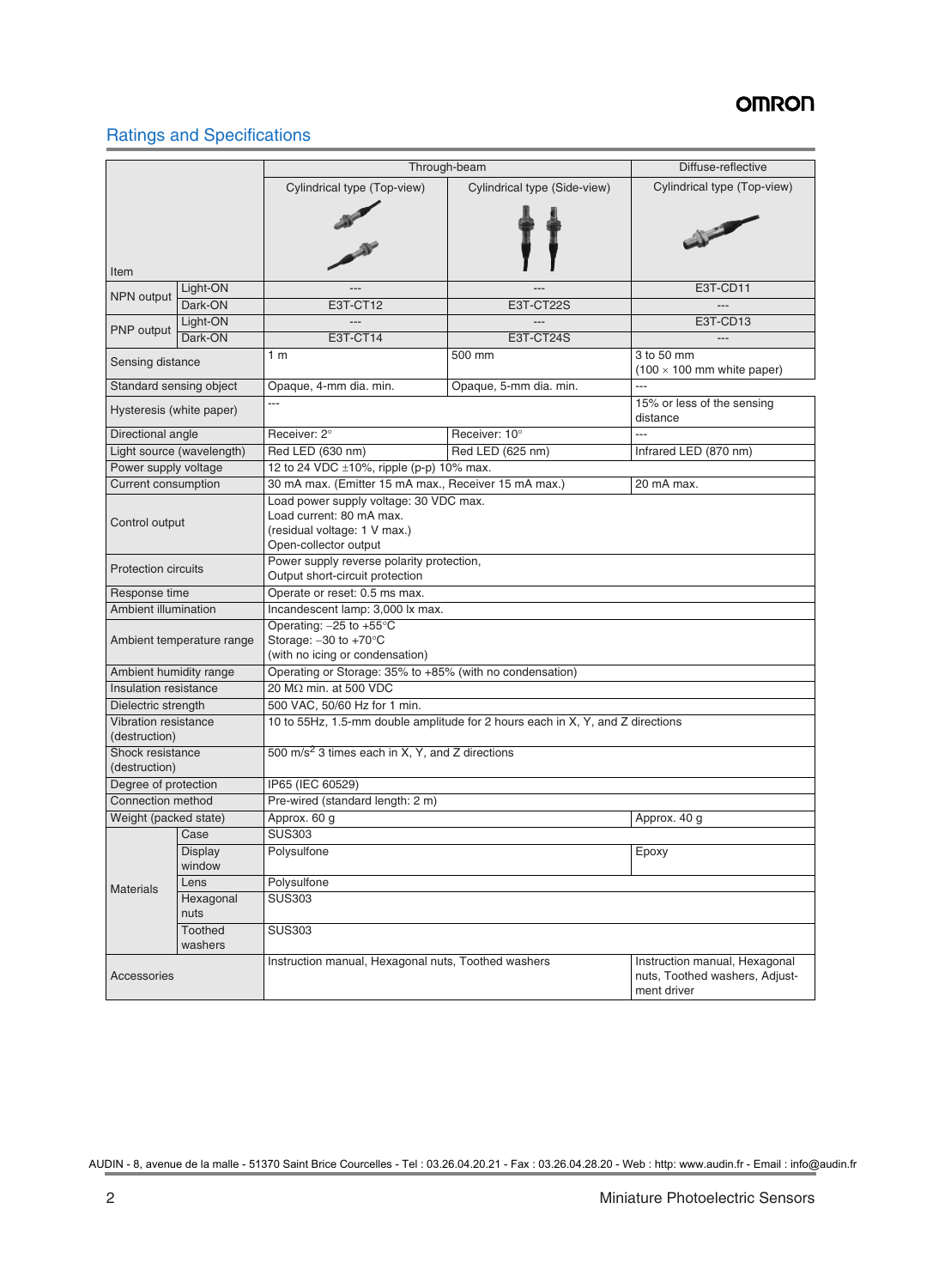### Engineering Data (Typical)

### Parallel Operating Range **Through-beam**









Operating Range Sensing Distance vs. Material<br>
Diffuse-reflective Diffuse-reflective



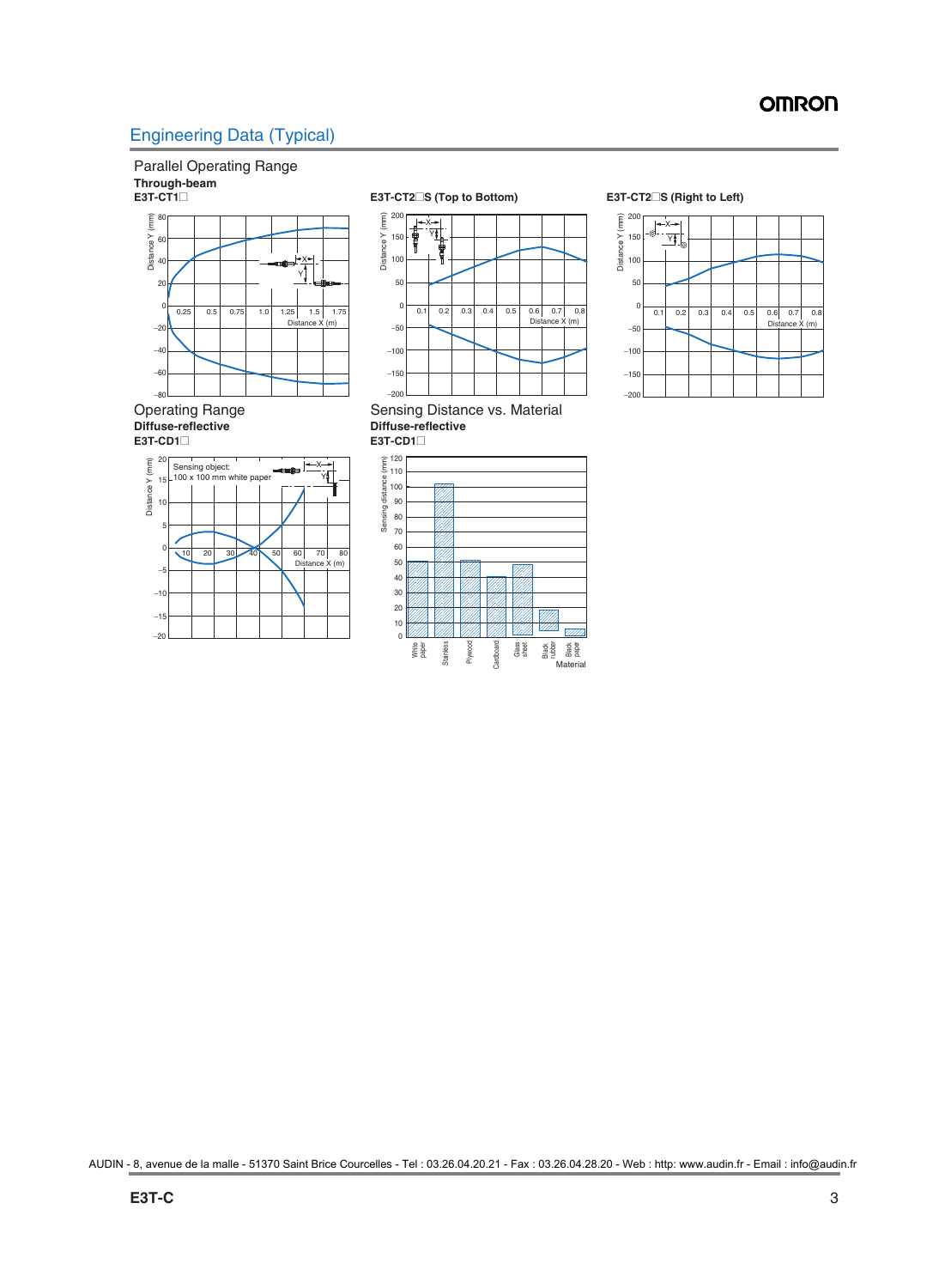### I/O Circuit Diagrams

### NPN Output

| Model                 | Operation mode | Timing charts                                                                                                                                                                                                            | Output circuit                                                                                                                                                                                                                                                                                 |
|-----------------------|----------------|--------------------------------------------------------------------------------------------------------------------------------------------------------------------------------------------------------------------------|------------------------------------------------------------------------------------------------------------------------------------------------------------------------------------------------------------------------------------------------------------------------------------------------|
| E3T-CD11              | Light-ON       | Light incident<br>Light interrupted<br>Operation indicator ON<br>OFF.<br>(orange)<br>ON<br>Output<br><b>OFF</b><br>transistor<br>Load<br>Operate<br>Reset<br>(e.g., relay)<br>(Between brown (1)<br>and black (4) leads) | Through-beam Receivers and Reflective Sensors<br>12 to 24 VDC<br>Brown<br>Stability<br>Operation<br>indicator<br>indicator<br>Load<br>두<br>80 mA<br>(green)<br>(orange)<br>(relay)<br>max.<br>(Control output)<br>Black<br>Photo-<br>electric<br>Sensor<br>ZD<br>Blue<br>Main<br>Circuit<br>0V |
| E3T-CT12<br>E3T-CT22S | Dark-ON        | Light incident<br>Light interrupted<br>Operation indicator ON<br>(orange) OFF<br>Output<br>$rac{ON}{OFF}$<br>transistor<br>Load<br>Operate —<br>Reset<br>(e.g., relay)<br>(Between brown (1)<br>and black (4) leads)     | Through-beam Emitters<br>Brown<br>К<br>Photo-<br>electric<br>Sensor<br>12 to 24 VDC<br>÷<br>Main<br>Circuit<br>Blue                                                                                                                                                                            |

### PNP Output

| Model                 | Operation mode | Timing charts                                                                                                                                                                                                                                | Output circuit                                                                                                                                                                                                                                                                                                     |
|-----------------------|----------------|----------------------------------------------------------------------------------------------------------------------------------------------------------------------------------------------------------------------------------------------|--------------------------------------------------------------------------------------------------------------------------------------------------------------------------------------------------------------------------------------------------------------------------------------------------------------------|
| E3T-CD13              | Light-ON       | Light incident<br>Light interrupted<br>Operation indicator ON<br><b>OFF</b><br>(orange)<br>Output<br>ON<br>OFF<br>transistor<br>Load<br>Operate<br>Reset<br>(e.g., relay)<br>(Between blue (3)<br>and black (4) leads)                       | Through-beam Receivers and Reflective Sensors<br>12 to 24 VDC<br>Brown<br>Operation<br>Stability<br>indicator<br>indicator<br><b>X</b> ZD<br>(green)<br>(orange)<br>Black<br>Photo-<br>electric<br>(Control output)<br>80 mA<br>Load<br>Sensor<br>max.<br>(relay)<br>Main<br>$3)$ <sup>Blue</sup><br>Circuit<br>0V |
| E3T-CT14<br>E3T-CT24S | Dark-ON        | Light incident<br>Light interrupted<br>Operation indicator ON<br>(orange) OFF<br>(orange)<br>Output<br>ON<br><b>OFF</b><br>transistor<br>Load<br>Operate <sup>-</sup><br>(e.g., relay)<br>Reset<br>(Between blue (3)<br>and black (4) leads) | Through-beam Emitters<br>Brown<br>Photo-<br>electric<br>Sensor<br>≑<br>12 to 24 VDC<br>Main<br>Circuit<br>Blue                                                                                                                                                                                                     |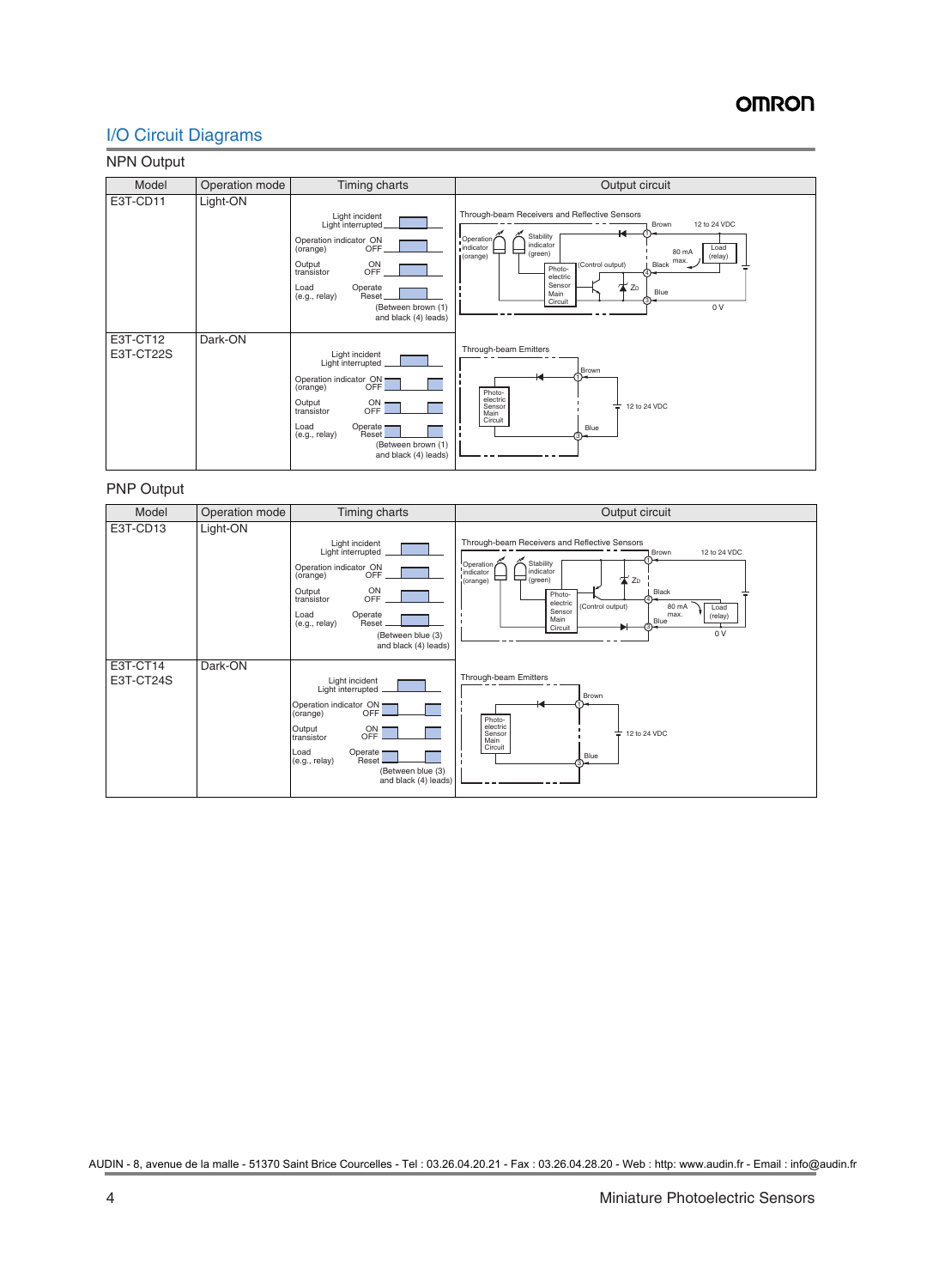### Safety Precautions

**Refer to** *Warranty and Limitations of Liability***.**

#### **WARNING** ΛN

**This product is not designed or rated for ensuring safety of persons. Do not use it for such purpose.**



**Do not apply AC power to the E3T, otherwise the E3T may rupture.**



**Precautions for Correct Use**

Do not use the product in atmospheres or environments that exceed product ratings.

### **Wiring**

The maximum power supply voltage is 26.4 VDC. Before turning the power ON, make sure that the power supply voltage be not more than maximum voltage.

### **Load short-circuit protection**

The E3T incorporates a load short-circuit protection function. If the load short-circuits, the output of the E3T will be turned OFF. Then, recheck the wiring and turn on the E3T again to reset the load shortcircuit protection function. The load short-circuit protection function will work if there is a current flow that is 1.5 times larger than the rated load current. When using a capacitance load, be sure that the inrush current will not exceed 1.5 times larger than the rated current.

### **Mounting**

When mounting the Sensor, never strike it with a heavy object, such as a hammer. Doing so may reduce its watertight properties. Use screws with spring, flat, or toothed washers to secure the Sensor. Tightening Torque

Small Cylindrical Sensors: 1 N·m max

### **Mounting the Sensor on Moving Parts**

Consider models that use break resistant cables (e.g., Robotics Cables) if the Sensor will be mounted on a moving part, such as a robot hand. The flexing resistance of Robotics Cable at approximately 400 thousand times is far superior to that of standard cable at approximately 14 thousand times.

#### **Cable Bending Rupture Test (Tough Cable Breaking Test)**

The cable is repeatedly bent with power supplied to check the number of bends until the current is turned **OFF.** 



| <b>Test</b>               | <b>Specimen</b>                                 | <b>Standard cable</b><br>2.4-mm dia.<br>(7/0.127-mm dia.),<br>3 conductors | Robotics cable<br>$2.4$ -mm dia.<br>(20/0.08-mm dia.),<br>3 conductors |  |
|---------------------------|-------------------------------------------------|----------------------------------------------------------------------------|------------------------------------------------------------------------|--|
|                           | Bending angle $(\theta)$                        | 90° each to the left and right                                             |                                                                        |  |
| Con-                      | <b>Bending speed</b>                            | 50 times/min                                                               |                                                                        |  |
| tents/<br>condi-<br>tions | Load                                            | 200q                                                                       |                                                                        |  |
|                           | Operation per bend                              | Once in 1 to 3 in the diagram                                              |                                                                        |  |
|                           | <b>Curvature radius of</b><br>support point (R) | $5 \text{ mm}$                                                             |                                                                        |  |
| <b>Result</b>             |                                                 | Approx. 14,000 times                                                       | Approx. 400,000 times                                                  |  |

### **Adjusting**

### **Indicators**

 The following graphs indicate the status of each operating level. Be sure to use the E3T within the stable operating range.



\* If the E3T fs operating level is set to the stable operation range, the E3T will be in most reliable operation without being influenced by temperature change, voltage fluctuation, dust, or setting change. If the operating level cannot be set to the stable operation range, pay attention to environmental changes while operating the E3T.

### **E3T-CD**<sup>■</sup> Sensitivity Adjustment

Use the special screwdriver that is provided with the Sensor to adjust the sensitivity. Do not exceed 0.8 N·m when turning the adjuster.

### **Others**

#### **Do not install the E3T in the following locations.**

- Locations subject to excessive dust or dirt
- Locations subject to direct sunlight
- Locations subject to corrosive gas
- Locations subject to contact with organic solvents
- Locations subject to vibration and shock
- Locations subject to contact with water, oil, or chemicals
- Locations subject to high humidities that might result in condensation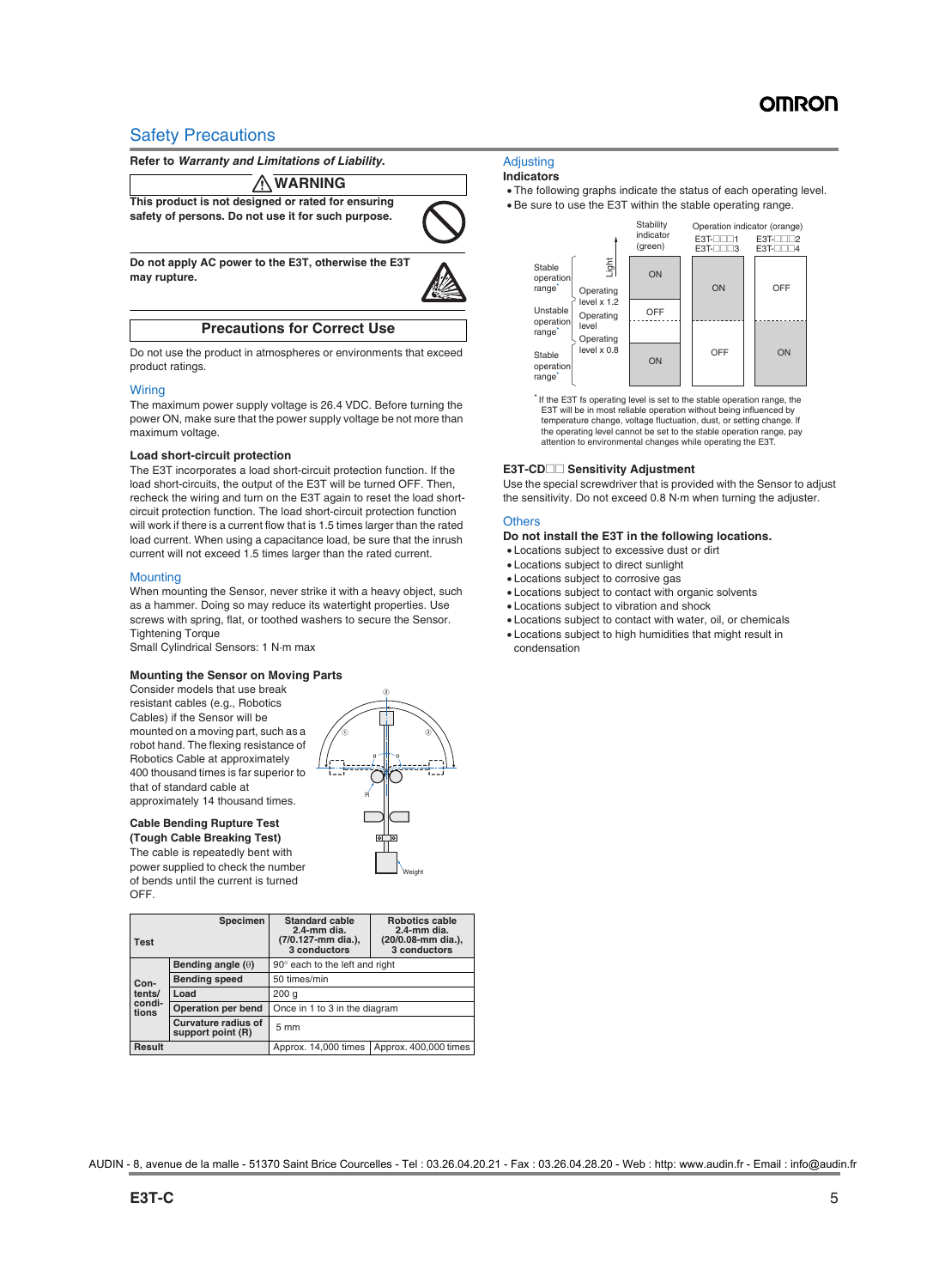# **OMRON**

Dimensions (Unit: mm) Tolerance class IT16 applies to dimensions in this datasheet unless otherwise specified.

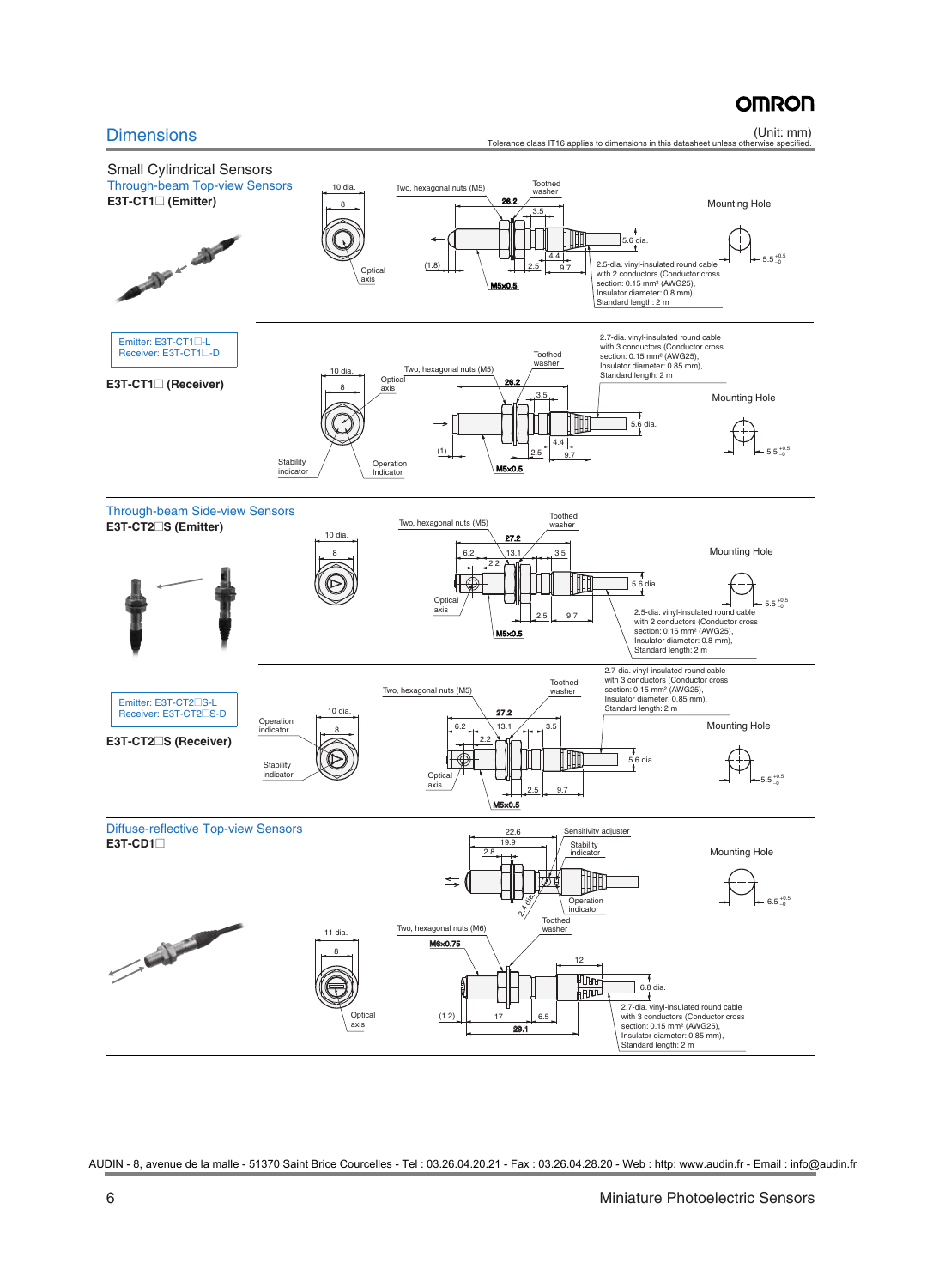### **READ AND UNDERSTAND THIS DOCUMENT**

Please read and understand this document before using the products. Please consult your OMRON representative if you have any questions or comments.

#### **WARRANTY**

OMRON's exclusive warranty is that the products are free from defects in materials and workmanship for a period of one year (or other period if specified) from date of sale by OMRON.

OMRON MAKES NO WARRANTY OR REPRESENTATION, EXPRESS OR IMPLIED, REGARDING NON-INFRINGEMENT, MERCHANTABILITY, OR FITNESS FOR PARTICULAR PURPOSE OF THE PRODUCTS. ANY BUYER OR USER ACKNOWLEDGES THAT THE BUYER OR USER ALONE HAS DETERMINED THAT THE PRODUCTS WILL SUITABLY MEET THE REQUIREMENTS OF THEIR INTENDED USE. OMRON DISCLAIMS ALL OTHER WARRANTIES, EXPRESS OR IMPLIED.

### **LIMITATIONS OF LIABILITY**

OMRON SHALL NOT BE RESPONSIBLE FOR SPECIAL, INDIRECT, OR CONSEQUENTIAL DAMAGES, LOSS OF PROFITS OR COMMERCIAL LOSS IN ANY WAY CONNECTED WITH THE PRODUCTS, WHETHER SUCH CLAIM IS BASED ON CONTRACT, WARRANTY, NEGLIGENCE, OR STRICT LIABILITY.

In no event shall responsibility of OMRON for any act exceed the individual price of the product on which liability is asserted.

IN NO EVENT SHALL OMRON BE RESPONSIBLE FOR WARRANTY, REPAIR, OR OTHER CLAIMS REGARDING THE PRODUCTS UNLESS OMRON'S ANALYSIS CONFIRMS THAT THE PRODUCTS WERE PROPERLY HANDLED, STORED, INSTALLED, AND MAINTAINED AND NOT SUBJECT TO CONTAMINATION, ABUSE, MISUSE, OR INAPPROPRIATE MODIFICATION OR REPAIR.

### **SUITABILITY FOR USE**

THE PRODUCTS CONTAINED IN THIS DOCUMENT ARE NOT SAFETY RATED. THEY ARE NOT DESIGNED OR RATED FOR ENSURING SAFETY OF PERSONS, AND SHOULD NOT BE RELIED UPON AS A SAFETY COMPONENT OR PROTECTIVE DEVICE FOR SUCH PURPOSES. Please refer to separate catalogs for OMRON's safety rated products.

OMRON shall not be responsible for conformity with any standards, codes, or regulations that apply to the combination of products in the customer's application or use of the product.

At the customer's request, OMRON will provide applicable third party certification documents identifying ratings and limitations of use that apply to the products. This information by itself is not sufficient for a complete determination of the suitability of the products in combination with the end product, machine, system, or other application or use.

The following are some examples of applications for which particular attention must be given. This is not intended to be an exhaustive list of all possible uses of the products, nor is it intended to imply that the uses listed may be suitable for the products:

- Outdoor use, uses involving potential chemical contamination or electrical interference, or conditions or uses not described in this document.
- Nuclear energy control systems, combustion systems, railroad systems, aviation systems, medical equipment, amusement machines, vehicles,
- safety equipment, and installations subject to separate industry or government regulations.
- Systems, machines, and equipment that could present a risk to life or property.

Please know and observe all prohibitions of use applicable to the products.

NEVER USE THE PRODUCTS FOR AN APPLICATION INVOLVING SERIOUS RISK TO LIFE OR PROPERTY WITHOUT ENSURING THAT THE SYSTEM AS A WHOLE HAS BEEN DESIGNED TO ADDRESS THE RISKS, AND THAT THE OMRON PRODUCT IS PROPERLY RATED AND INSTALLED FOR THE INTENDED USE WITHIN THE OVERALL EQUIPMENT OR SYSTEM.

### **PERFORMANCE DATA**

Performance data given in this document is provided as a guide for the user in determining suitability and does not constitute a warranty. It may represent the result of OMRON's test conditions, and the users must correlate it to actual application requirements. Actual performance is subject to the OMRON Warranty and Limitations of Liability.

### **CHANGE IN SPECIFICATIONS**

Product specifications and accessories may be changed at any time based on improvements and other reasons.

It is our practice to change model numbers when published ratings or features are changed, or when significant construction changes are made. However, some specifications of the product may be changed without any notice. When in doubt, special model numbers may be assigned to fix or establish key specifications for your application on your request. Please consult with your OMRON representative at any time to confirm actual specifications of purchased products.

#### **DIMENSIONS AND WEIGHTS**

Dimensions and weights are nominal and are not to be used for manufacturing purposes, even when tolerances are shown.

#### **ERRORS AND OMISSIONS**

The information in this document has been carefully checked and is believed to be accurate; however, no responsibility is assumed for clerical, typographical, or proofreading errors, or omissions.

#### **PROGRAMMABLE PRODUCTS**

OMRON shall not be responsible for the user's programming of a programmable product, or any consequence thereof.

### **COPYRIGHT AND COPY PERMISSION**

This document shall not be copied for sales or promotions without permission.

This document is protected by copyright and is intended solely for use in conjunction with the product. Please notify us before copying or reproducing this document in any manner, for any other purpose. If copying or transmitting this document to another, please copy or transmit it in its entirety.